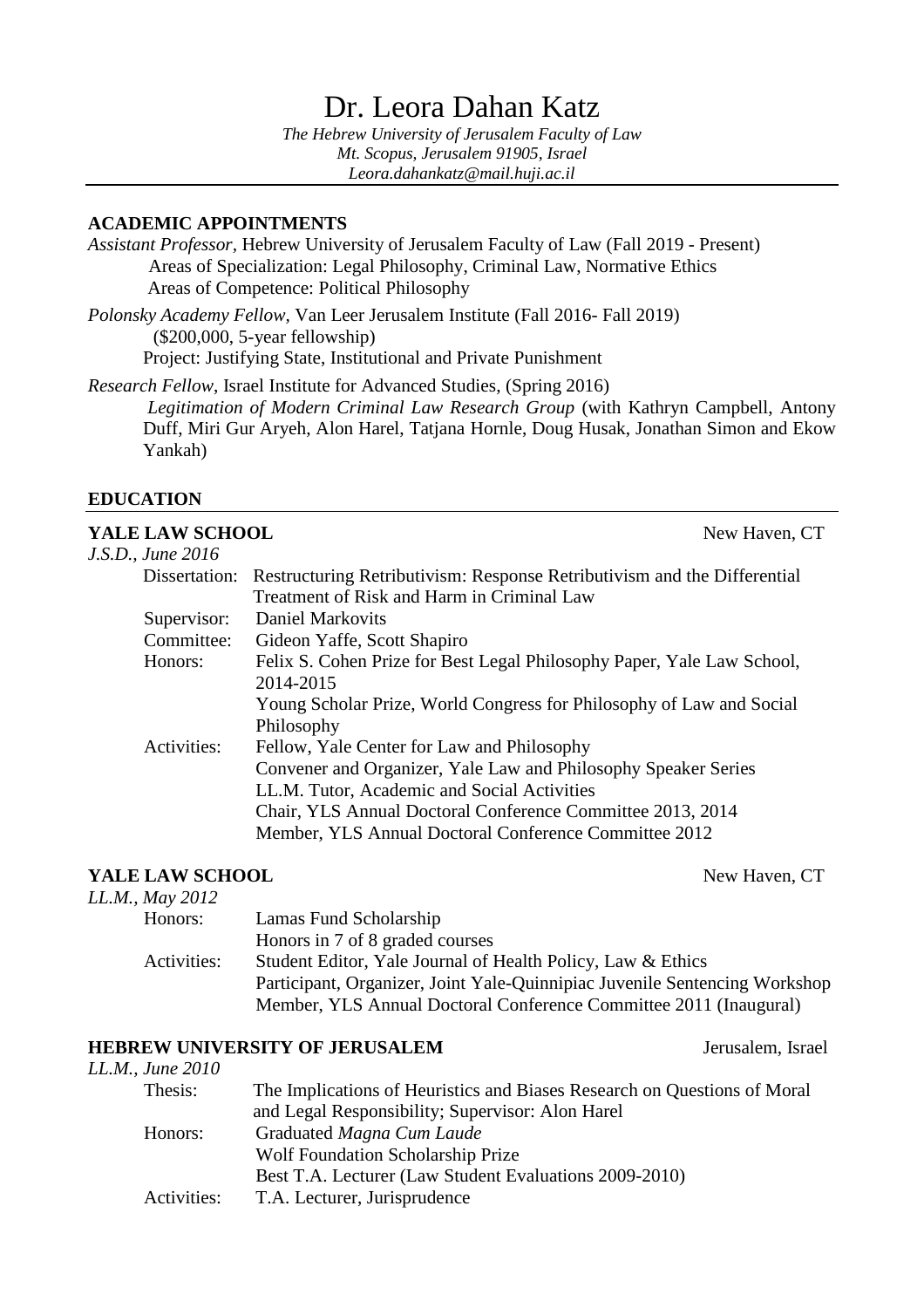### **HEBREW UNIVERSITY OF JERUSALEM** Jerusalem, Israel

|             | Graduate Philosophy Studies 2009-2011                              |
|-------------|--------------------------------------------------------------------|
| Honors:     | Pepita Haezrahi Academic Excellence Prize                          |
| Activities: | T.A. Lecturer, Jurisprudence (Topics in Legal, Moral and Political |
|             | Philosophy)                                                        |
|             | Epistemology and Analytic Philosophy Reading Group, Faculty of     |
|             | <b>Humanities</b>                                                  |
|             |                                                                    |

#### **HEBREW UNIVERSITY OF JERUSALEM** Jerusalem, Israel

|             | Joint LL.B., Law and English Literature, March 2004                  |
|-------------|----------------------------------------------------------------------|
| Honors:     | Graduated Magna Cum Laude                                            |
|             | Judge Julian W. Mack Student Paper Award, 2004                       |
|             | Joint Law/Humanities Degree Program for Excelling Students 2000-2004 |
|             | Student Paper Award and Publication, 2002                            |
|             | Dean's List 2002; Dean's List 2001                                   |
|             | Academic Excellence Scholarship, 2001-2002, 2000-2001                |
|             | Academic Sustenance Scholarship, 2000-2001                           |
| Activities: | Student Editor, Israel Law Journal                                   |
|             |                                                                      |

#### **EXPERIENCE**

### **Yale Centre for Law and Philosophy**, 2012 – 2016

*Graduate Director*

#### **Yale Law School,** 2012 – 2013

*LL.M. Tutor*

# **Yale Law School,** 2011 – 2012

*Research Assistant* (Scott Shapiro). Project: cognitive and evaluative mechanisms responsible for assessments of proximate causation in criminal and tort law.

#### **Hebrew University of Jerusalem**, 2007-2011

*T.A. Lecturer*, *Jurisprudence*  Voted Best T.A. Lecturer (Law Student Evaluations 2009-2010)

#### **Yigal Arnon & Co. Legal Services**, 2004- 2005

*Articled Clerk.* Areas: commercial law and corporate finance, pro bono.

#### **Supreme Court of Israel**, 2002-2004

*Legal Translator*

# **PUBLICATIONS**

| Forthcoming | "Relational Conceptions of Retribution," The Palgrave Handbook on the<br>Philosophy of Punishment, (M. Altman ed.), Palgrave MacMillan. |
|-------------|-----------------------------------------------------------------------------------------------------------------------------------------|
| Forthcoming | "Private, Public and Punitive Blame," John Gardner Liber Amicorum,<br><b>Oxford University Press.</b>                                   |
| 2022        | "How Victims Matter: Rethinking the Significance of Victims in Criminal<br>Theory," 73 University of Toronto Law Journal.               |
| 2022        | "Condemnatory Disappointment," 132(4) Ethics.                                                                                           |
| 2021        | "Response Retributivism: Defending the Duty to Punish," 40 Law and<br>Philosophy 585.                                                   |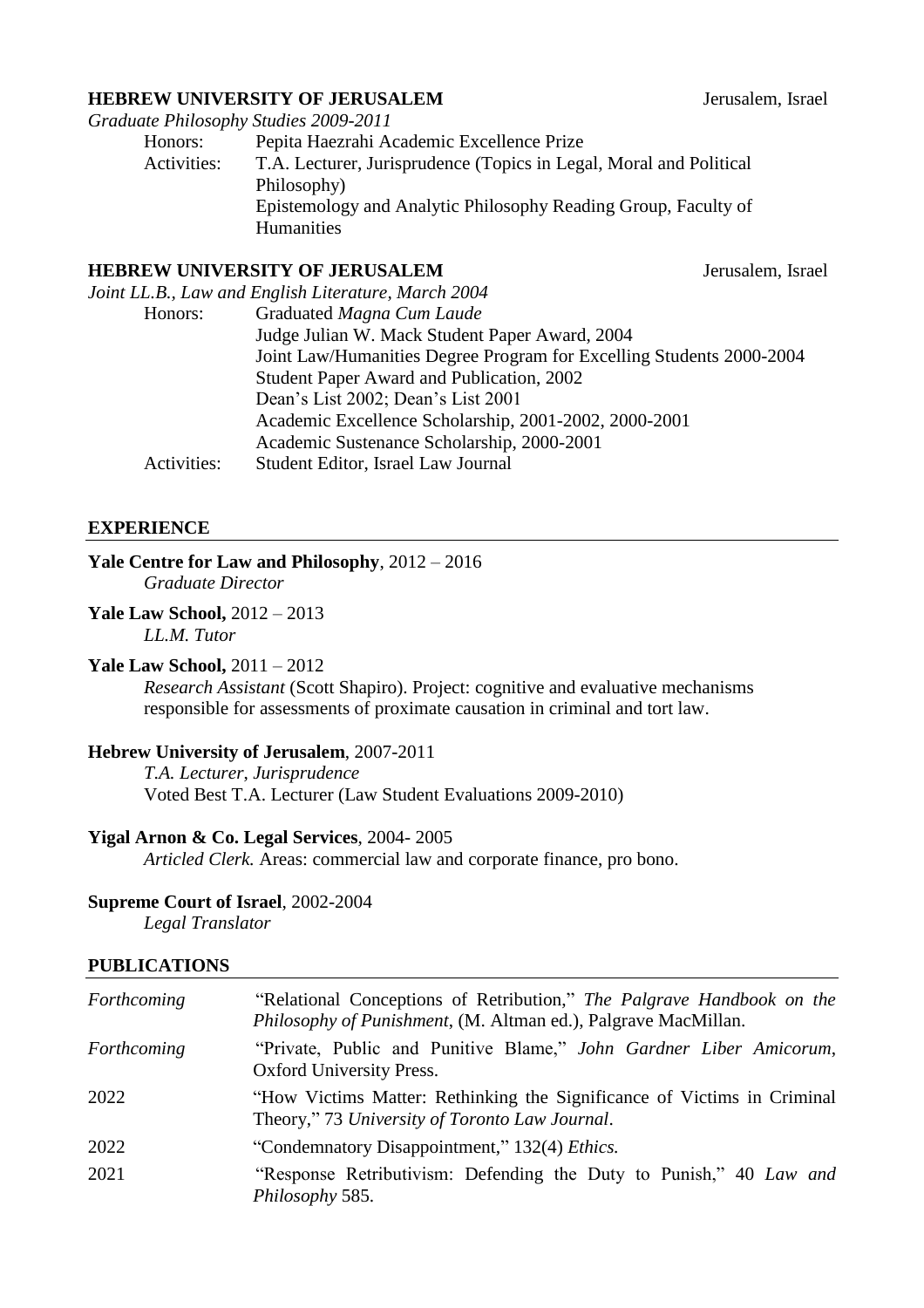| 2019 | "The Intrinsic Value of Teamwork: Reinterpreting Gardner," 19 Jerusalem                                                                                                                                                                        |
|------|------------------------------------------------------------------------------------------------------------------------------------------------------------------------------------------------------------------------------------------------|
|      | Review of. Legal Studies 187.                                                                                                                                                                                                                  |
| 2019 | "Book Review: The Limits of Blame: Rethinking Punishment And<br>Responsibility," Rutgers Criminal Justice Books Reviews, available at<br>https://clcjbooks.rutgers.edu/books/the-limits-of-blame-rethinking-<br>punishment-and-responsibility/ |
| 2018 | "Criminal Law: Moral or Political? Defending A Complementary<br>Conception of Criminal Law in the Age of the Administrative State," 17<br>Jerusalem Review of Legal Studies 111.                                                               |
| 2018 | "Taking Pluralism Seriously: Rethinking Punishment Theory's Monism,"<br>C4e Journal: Perspectives on Ethics 11.                                                                                                                                |
| 2018 | "The Legal Philosophy of Antony Duff", Encyclopedia of the Philosophy of<br>Law and Social Philosophy, (M.N.S. Sellers and Stephan Kriste, eds.)<br>Springer.                                                                                  |
| 2013 | "The Implications of Heuristics and Biases Research on Moral and Legal<br>Responsibility: A Case Against the Reasonable Person Standard," in<br>Neuroscience and Legal Responsibility, (Nicole A. Vincent ed.), Oxford<br>University Press.    |
| 2013 | "Questioning the Normative Relevance of Philosophy of Action in Gideon"<br>Yaffe's Attempts," 6 Jerusalem Review of Legal Studies 36.                                                                                                          |
| 2005 | "Embryonic Stem Cell Research and Therapeutic Cloning: Scientific, Ethical<br>and Legal Perspectives" 37 Israel Law Review 543. Student Paper Award                                                                                            |

### **WORKS IN PROGRESS**

#### *Under Review*

Ethics of Second Chances The Dogma of the Opposing Welfare and Retribution

# *Working Papers*

The Retributive Authority of the State Citizenship, Exclusion and Worrying Trends in Criminal Law Theory State Supererogation Second Chance Society: Law, Ethics and the Sociology of Punishing

# **SELECTED PRESENTATIONS**

| June 2021        | Law Faculty Colloquium, Hebrew University of Jerusalem<br>"Welfarism and Retributivism"                                                 |
|------------------|-----------------------------------------------------------------------------------------------------------------------------------------|
| <b>May 2020</b>  | <b>Philosophical Moral Psychology Workshop, Salzburg</b><br>"Disappointed Blame" (with Daniel Telech)                                   |
| June 2019        | Law and Emotions, University of Kent, Canterbury<br>"Punitive Disappointment"                                                           |
| <b>July 2019</b> | <b>Boundaries of Citizenship Workshop, IVR Congress, Lucerne</b><br>"Citizenship, Exclusion and Worrying Trends in Criminal Law Theory" |
| May 2019         | <b>Junior Scholar Workshop, University of Toronto, Toronto</b><br>"Second Chance Society"                                               |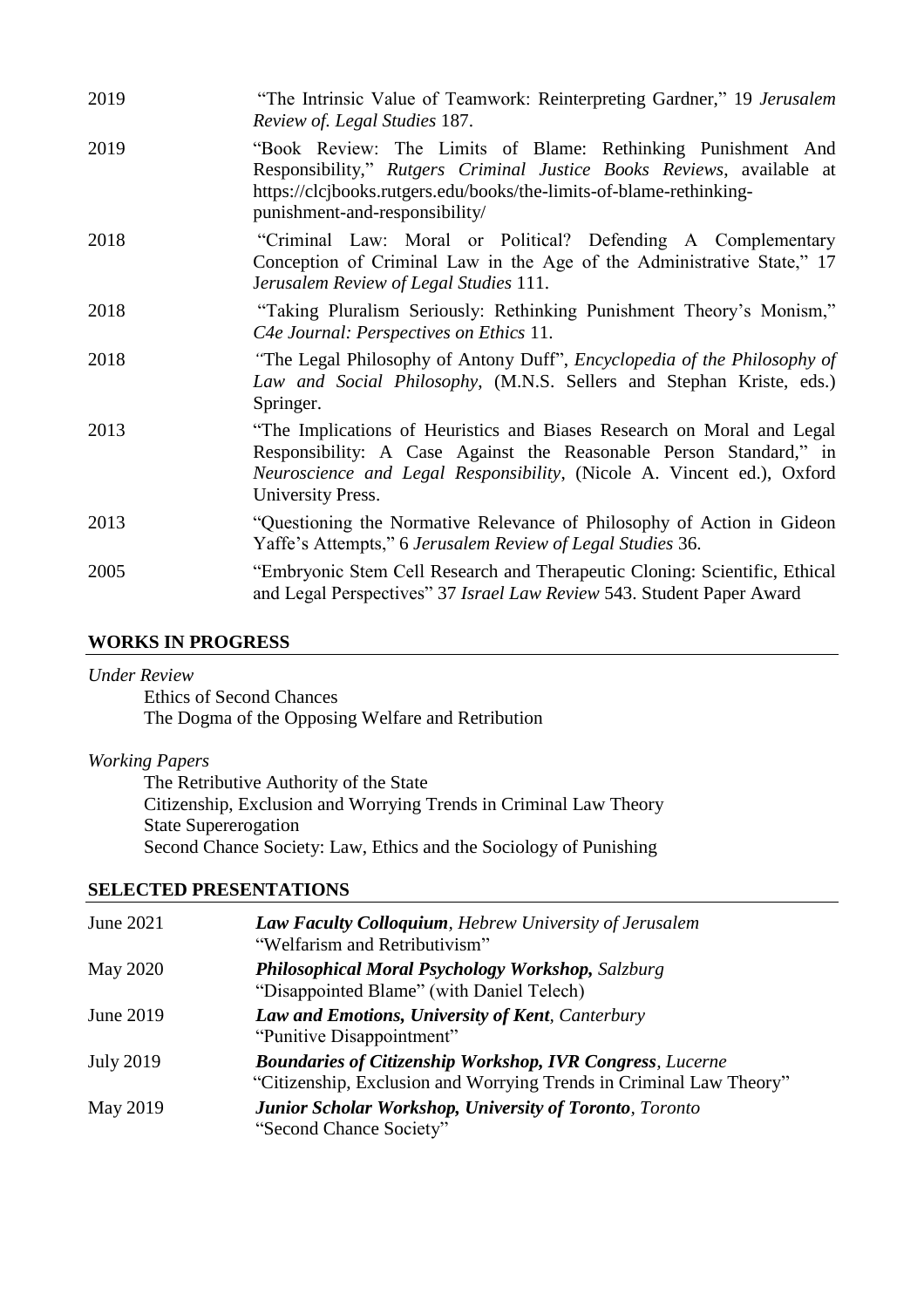| February 2019 | Van Leer Jerusalem Institute, Jerusalem<br>"Punishment and Political Authority"                                                                                                                            |
|---------------|------------------------------------------------------------------------------------------------------------------------------------------------------------------------------------------------------------|
| November 2018 | <b>Hebrew University Law and Philosophy Workshop</b> , Jerusalem<br>"The Retributive Authority of the State"                                                                                               |
| March 2018    | <b>University of Oxford</b> , Oxford                                                                                                                                                                       |
|               | Review: "The Intrinsic Value of Teamwork"                                                                                                                                                                  |
| June 2017     | All Souls College, University of Oxford, Oxford<br>"Ethics of Second Chances"                                                                                                                              |
| February 2017 | Van Leer Jerusalem Institute, Jerusalem<br>"Defending Retribution and Mitigation in the Law and Beyond"                                                                                                    |
| December 2016 | <b>Guilt Conference, Tel Aviv University, Tel Aviv</b><br>Invited keynote: "Not Just Guilt: The Punisher, Punishee and the Punitive<br>Relation"                                                           |
| June 2016     | <b>Israel Institute for Advanced Studies</b> , Jerusalem<br>"How Victims Matter: Rethinking the Role of Victims in Criminal Law"                                                                           |
| February 2016 | <b>Hebrew University Faculty Workshop</b> , Jerusalem<br>"Restructuring Retribution"                                                                                                                       |
| August 2015   | XXVII World Congress of the International Association for the Philosophy<br>of Law and Social Philosophy (IVR), Washington DC<br>Plenary Keynote on "Response Retributivism," Young Scholar Award<br>2015. |
| June 2015     | <b>Cambridge Workshop in Legal Theory, Cambridge University, Cambridge</b><br>"Response Retributivism"                                                                                                     |
| June 2015     | Legal Philosophy Workshop, Edinburgh<br>"Response Retributivism"                                                                                                                                           |
| June 2015     | Junior Scholar Public Law Workshop, Yale University, Branford<br>Invited presentation "Justifying the Risk Harm Divide"                                                                                    |
| April 2015    | <b>Moral Philosophy Working Group, Yale University, New Haven</b><br>Invited presentation "Response Retributivism"                                                                                         |
| October 2013  | Workshop on the Moral and Political Foundations of Criminal Law,<br><b>Berkeley Law</b><br>Invited presentation "Mediating Desert and Punishment"                                                          |
| June 2013     | International Conference on the Philosophy of Punishment, CUHK, Hong<br>Kong<br>"Mediating Desert and Punishment"                                                                                          |
| June 2012     | Symposium: Attempts, Faculty of Law, Hebrew University, Jerusalem<br>Review: "Questioning the Normative Relevance of Philosophy of Action in<br>Gideon Yaffe's Attempts"                                   |
| April 2011    | Law and Philosophy Forum, Faculty of Law, Hebrew University, Jerusalem                                                                                                                                     |
|               | Review: "Justification, Rationality and Morality"                                                                                                                                                          |
| August 2009   | <b>Conference on Moral Responsibility, University of Technology, Delft,</b><br>Netherlands<br>"The Implications of Heuristics and Biases Research on Moral and Legal<br>Responsibility"                    |